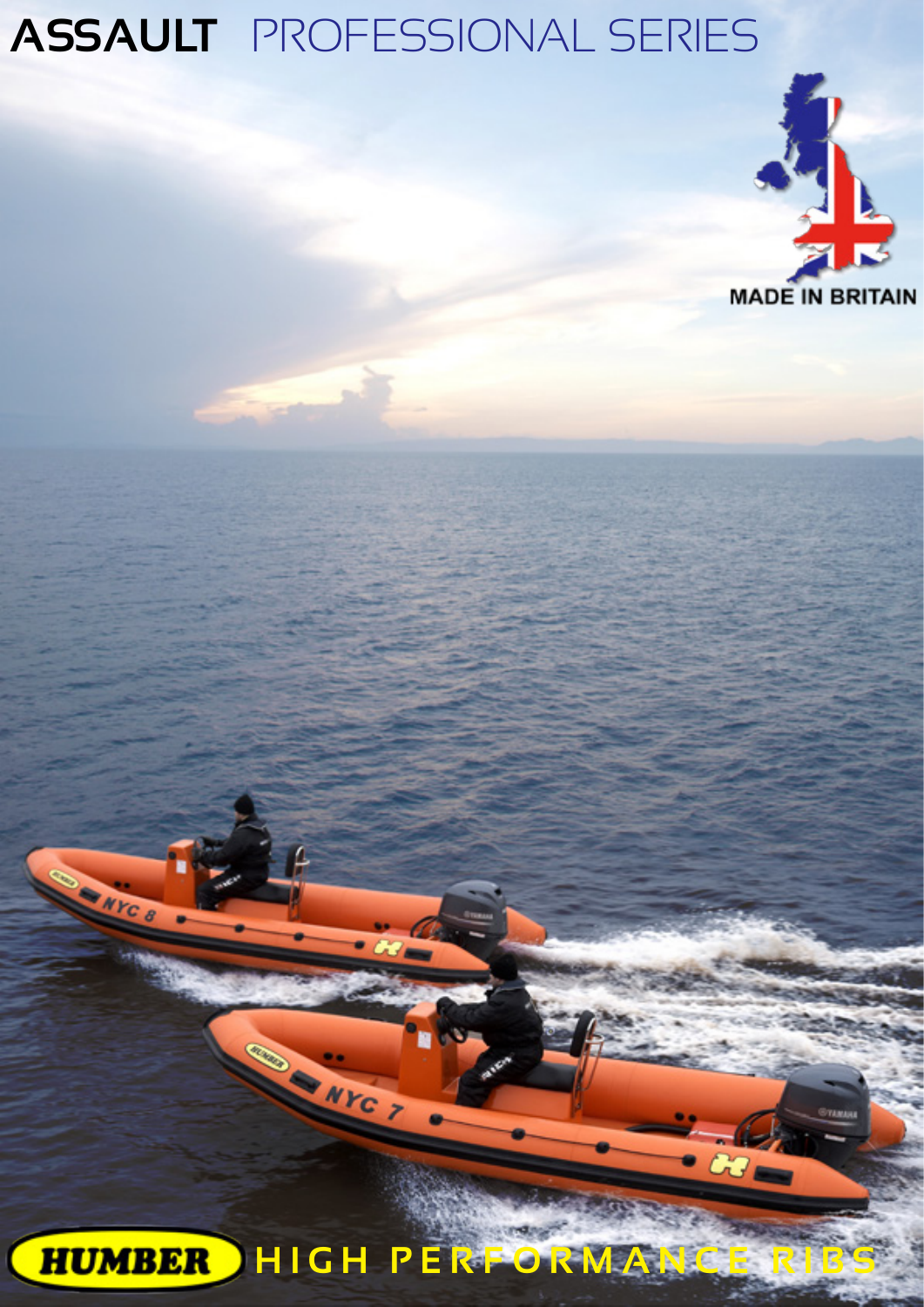### **Cost-effective**

The Assault model range is our most competitively priced making them perfect to meet your potential budget constraints. The Assault series is a faultless choice for those looking at the smaller end of the size scale. Not only that but you will save money on fuel consumption due to the hull performance. An all-round money saver.

### **High Strength**

All of our boats are built to a commercial strength and this includes the Assault series. Widely used for all applications, the Assault offers fast responsive steering in rough sea states and is used by countless rescue and sailing organisations.

#### **Make it your own**

With numerous colour options and additional features. Our expert team will make sure that you have the Assault that you require. So, why not customise it to give it the look and functionality that you need.

### **Easy to store and launch**

The Assault is easy to launch, can be towed by your average car and fits in most garages making it perfect for those with limited storage facilities. The Assault range is also a lower weight than the majority of our other models.

#### **Tried and Tested Hull**

Our Deep V hull design is unrivalled which in turn offers a ride like no other. Come for a test drive and compare it to others on the market. You'll be pleasantly surprised with what we have to offer. There's a reason that our boats are seen as high performance ribs and that partially comes down to the hull design.

#### **A boat for all experience ranges**

The hull design of the boat is very forgiving and will make up for mistakes made by the driver. Easy to navigate and control, it doesn't matter if you're a newbie or a seasoned veteran of the sea, the Assault is user friendly and will still overcome any obstacle.

#### **Test Drive and Advice**

Contact your local Humber dealer for more information and/or arrange a test drive. We want to make you feel at ease and want you to see that we can walk the walk! Start your Humber rib adventure here.

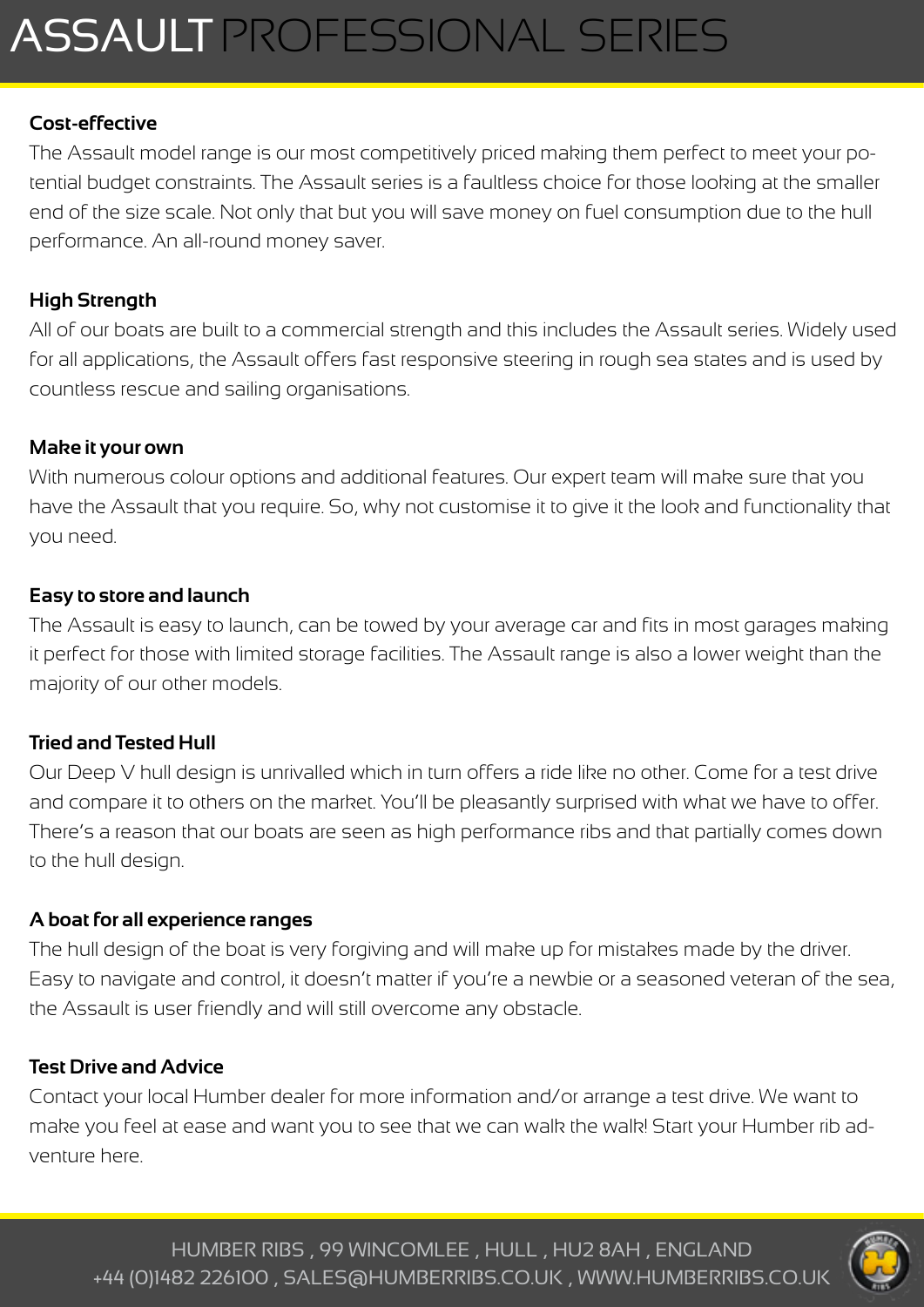

The highly popular Assault Series designed with our performance deep 'V' hull is one of a kind, producing outstanding acceleration and handling characteristics. With large buoyancy tubes offering maximum safety and stability, the Assault series is perfect for rescue organisations and light professional work. Towable by your average car due to its high strength/low weight build and also easy to store, there's never been a more efficiently designed rib!

| <b>TECHNICAL SPECIFICATION</b> | 4.00         | 4.30             | 4.50                                               | 4.70                              | 5.00              | 5.30              | 5.50                |
|--------------------------------|--------------|------------------|----------------------------------------------------|-----------------------------------|-------------------|-------------------|---------------------|
| <b>Maximum Persons</b>         |              |                  | 5 People / 375kg 5 People / 375kg 6 People / 450kg | 6 People / 450kg 7 People / 525kg |                   | 8 People / 600kg  | 8 People / 600kg    |
| Overall Length                 | 4.0 M        | 4.3M             | 4.5M                                               | 4.7 <sub>M</sub>                  | 5.0 M             | 4.0 M             | 42M                 |
| Internal Length                | 3.0 M        | 3.2 M            | 3.4M                                               | 3.6 M                             | 3.8M              | 2.0 M             | 2.0 M               |
| Overall Beam                   | 20M          | 20M              | 20M                                                | 20M                               | 20M               | 2.0 M             | 2.0 M               |
| Internal Beam                  | 10M          | 1.0 M            | 1.0 M                                              | 1.0 M                             | 1.0 M             | 10M               | 1.0 M               |
| <b>Tube Diameter</b>           | .46          | .46              | .46                                                | .46                               | .46               | .46               | .46                 |
| No. of Chambers                | 4            | 4                | 5                                                  | 5                                 | 5                 |                   | 5                   |
| Category                       |              |                  |                                                    |                                   |                   |                   |                     |
| <b>Standard Boat Weight</b>    | 195kg        | 215kg            | 225kg                                              | $235$ $kg$                        | 250kg             | 275kg             | $320$ <sub>kg</sub> |
| Max. Payload                   | 525kg        | $535$ $kg$       | <b>610kg</b>                                       | 610 <sub>kq</sub>                 | 765 <sub>kg</sub> | 810 <sub>kg</sub> | 865kg               |
| Engine Shaft                   | Single       | Single           | <b>Single</b>                                      | <b>Single</b>                     | <b>Single</b>     | <b>Single</b>     | Single              |
| Maximum HP / Engine Weight     | 40HP / 115kg | 50HP / 115kg     | 60HP / 115kg                                       | 60HP / 115kg                      | 75HP / 145kg      | 75HP / 145kg      | 90 HP / 170 kg      |
| Draft In Water At Rest         | .30 M        | .30 <sub>M</sub> | .30 M                                              | .30 M                             | .30 M             | .30 M             | .30 M               |
| Deadrise V @ Transom           | 25 DEG       | 25 DEG           | 25 DEG                                             | 25 DEG                            | 25 DEG            | <b>25 DEG</b>     | $25$ DEG            |

HUMBER RIBS , 99 WINCOMLEE , HULL , HU2 8AH , ENGLAND +44 (0)1482 226100 , SALES@HUMBERRIBS.CO.UK , WWW.HUMBERRIBS.CO.UK